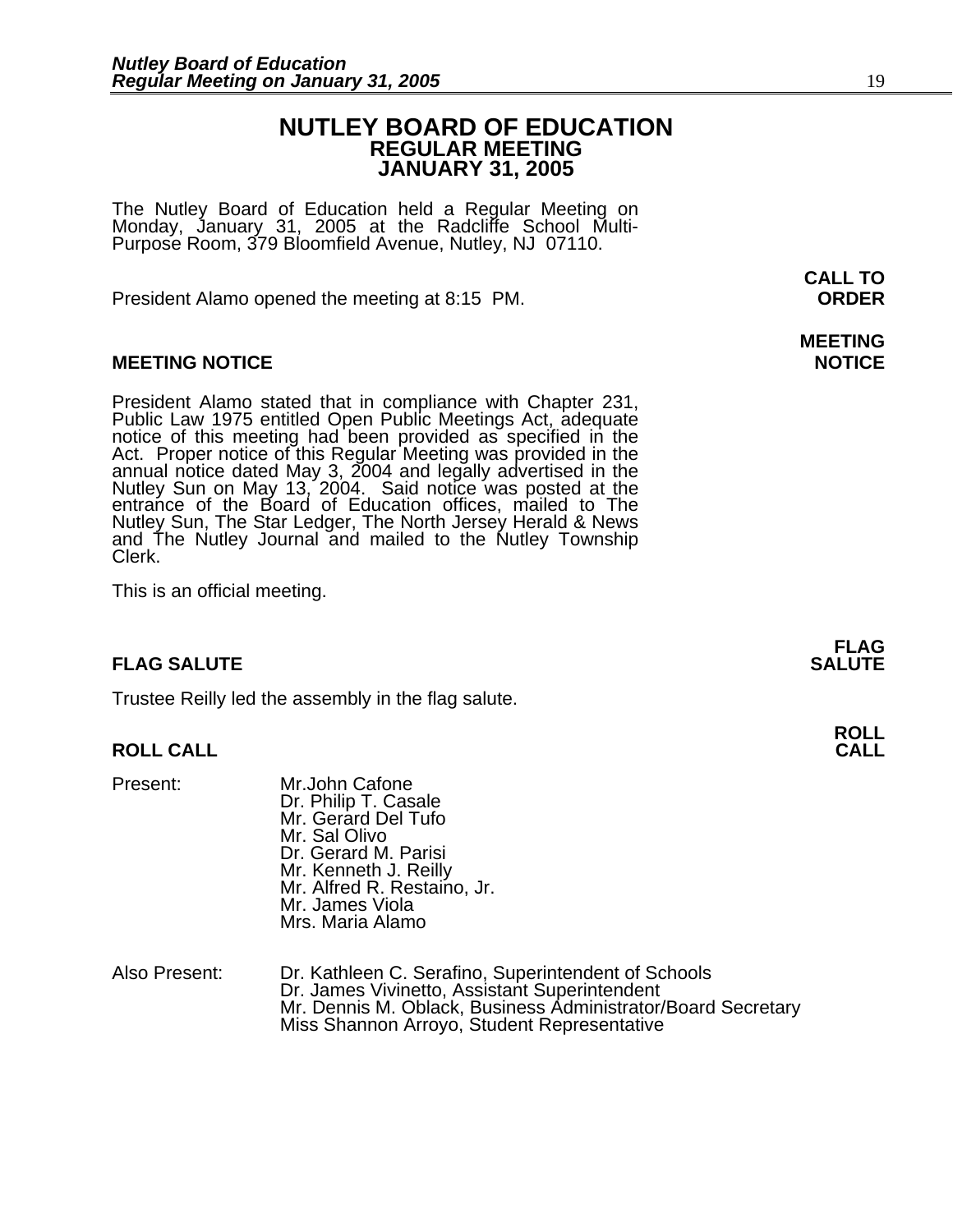## **APPROVAL OF MINUTES APPROVE**

Trustee Cafone moved, Trustee Parisi seconded, and the Board unanimously approved by roll call vote the following motion:

BE IT RESOLVED that the Board of Education approves the following minutes:

| January 20, 2005<br>- Closed Executive Meeting<br>January 18, 2005<br>- Special Meeting<br>- Closed Executive Meeting<br>January 18, 2005<br>January 10, 2005<br>- Conference Meeting<br>- Closed Executive Session<br>January 10, 2005<br>January 5, 2005<br>- Special Meeting<br>- Closed Executive Session<br>January 5, 2005<br>January 4, 2005<br>- Special Meeting<br>- Regular Meeting<br>December 20, 2004<br>- Closed Executive Session<br>December 20, 2004<br>December 20, 2004<br>- Conference Meeting | January 20, 2005  | - Special Meeting |  |
|--------------------------------------------------------------------------------------------------------------------------------------------------------------------------------------------------------------------------------------------------------------------------------------------------------------------------------------------------------------------------------------------------------------------------------------------------------------------------------------------------------------------|-------------------|-------------------|--|
|                                                                                                                                                                                                                                                                                                                                                                                                                                                                                                                    |                   |                   |  |
|                                                                                                                                                                                                                                                                                                                                                                                                                                                                                                                    |                   |                   |  |
|                                                                                                                                                                                                                                                                                                                                                                                                                                                                                                                    |                   |                   |  |
|                                                                                                                                                                                                                                                                                                                                                                                                                                                                                                                    |                   |                   |  |
|                                                                                                                                                                                                                                                                                                                                                                                                                                                                                                                    |                   |                   |  |
|                                                                                                                                                                                                                                                                                                                                                                                                                                                                                                                    |                   |                   |  |
|                                                                                                                                                                                                                                                                                                                                                                                                                                                                                                                    |                   |                   |  |
|                                                                                                                                                                                                                                                                                                                                                                                                                                                                                                                    |                   |                   |  |
|                                                                                                                                                                                                                                                                                                                                                                                                                                                                                                                    |                   |                   |  |
|                                                                                                                                                                                                                                                                                                                                                                                                                                                                                                                    |                   |                   |  |
|                                                                                                                                                                                                                                                                                                                                                                                                                                                                                                                    |                   |                   |  |
|                                                                                                                                                                                                                                                                                                                                                                                                                                                                                                                    |                   |                   |  |
|                                                                                                                                                                                                                                                                                                                                                                                                                                                                                                                    |                   |                   |  |
|                                                                                                                                                                                                                                                                                                                                                                                                                                                                                                                    |                   |                   |  |
| - Special Meeting<br>December 7, 2004                                                                                                                                                                                                                                                                                                                                                                                                                                                                              |                   |                   |  |
| December 14, 2004<br>- Special Meeting<br>- Special Meeting<br>December 8, 2004                                                                                                                                                                                                                                                                                                                                                                                                                                    | December 15, 2004 | - Special Meeting |  |

## **CORRESPONDENCE CORRESPONDENCE**

Board Secretary Oblack read, and the trustees acknowledged, the following items of correspondence:

A thank-you note from Maureen Callahan and Family for the Board's expression of sympathy on the passing of her mother.

A thank-you note from Tina Ciccolella and Family for the Board's expression of sympathy on the passing of her mother.

## **BOARD SECRETARY'S REPORT**

Board Secretary Oblack discussed the positive impact the low had in enabling the Board to issue 25 year bonds rather than 30 year bonds and the savings passed on to the taxpayers.

## **SUPERINTENDENT'S REPORT SUPT'S REPORT A**

Dr. Serafino presented the Superintendent's Report dated January 31, 2005, Schedule A, which is appended to the minutes of this meeting.

Dr. Serafino commented that this was her last Board meeting and spoke positively about the Nutley School District, staff and the Board members.

**BOARD SECRETARY'S**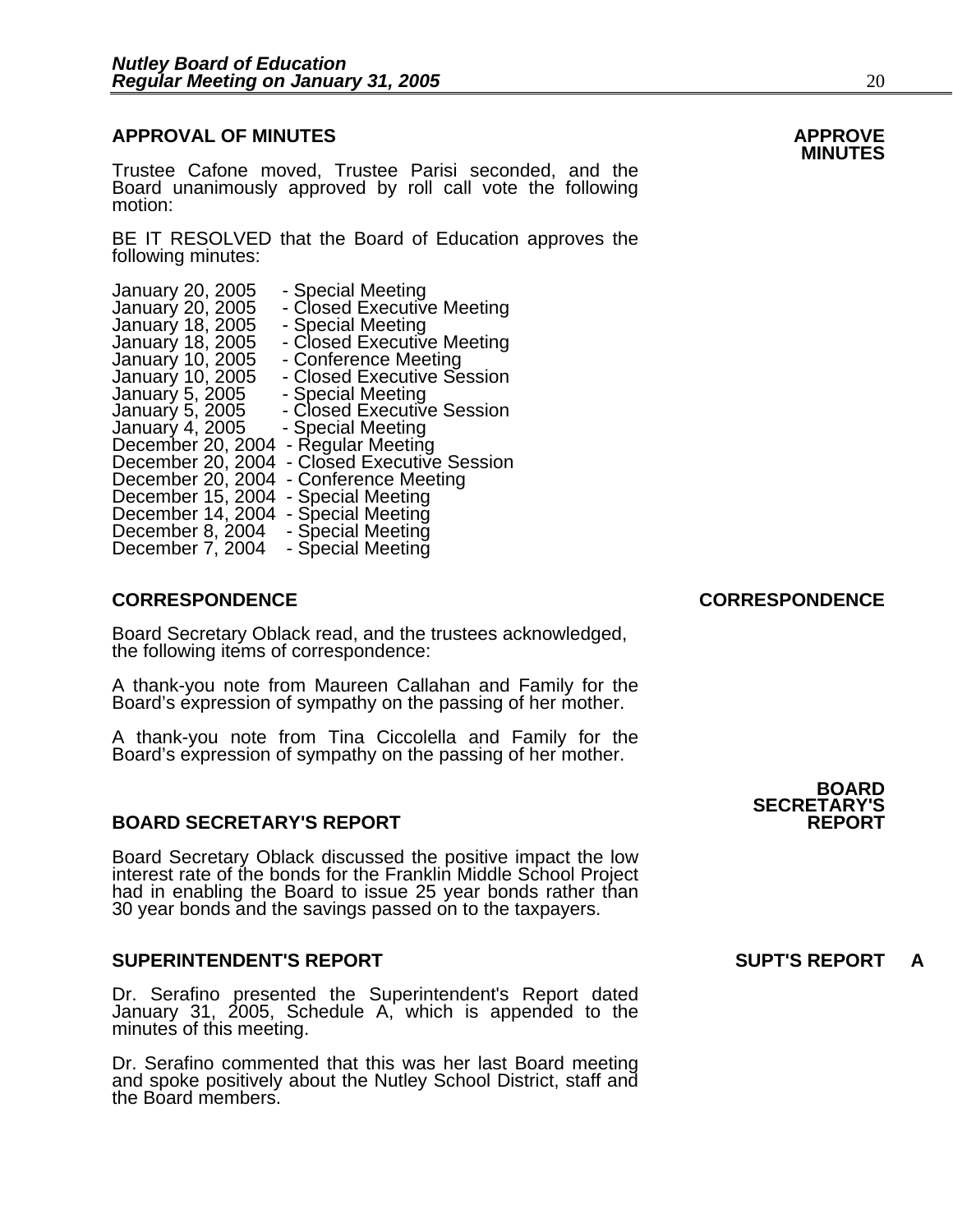President Alamo presented Dr. Serafino with flowers on behalf of the district and the Board.

Assistant Superintendent Vivinetto wished her well as she continues in the education field at Seton Hall.

## **COMMITTEE REPORTS REPORTS**

Trustee Parisi - Policy Committee<br>Trustee Del Tufo - Facilities Committee

## **HEARING OF CITIZENS (Resolutions Only) HEARING OF CITIZENS**

NONE

## **SUPERINTENDENT'S RESOLUTIONS EXAMPLE ASSESSED ASSESSED ASSESSED ASSESSED ASSESSED ASSESSED ASSESSED ASSESSED ASSESSED ASSESSED ASSESSED ASSESSED ASSESSED ASSESSED ASSESSED ASSESSED ASSESSED ASSESSED ASSESSED ASSESSED AS**

Trustee Reilly moved, and Trustee Viola seconded, a motion that the Board approve the Superintendent's Resolutions numbers 1 through 14 as listed below.

The Superintendent's Resolutions 1 through 14 were unanimously approved by roll call vote withັthe following<br>exception:

1. Trustee Olivo abstained on Resolution 11 – Extra Compensation.

## 1. **RETIREMENTS – Professional Staff**

BE IT RESOLVED that the Board of Education approves the acceptance of the retirement of the following personnel, effective July 1, 2005:

| Juanita F. Boutin      | <b>ESL Teacher</b>                |
|------------------------|-----------------------------------|
| Howard E. Strouse      | <b>Elementary Phys.Ed.Teacher</b> |
| Vincent F. Turturiello | High School Teacher               |

2. **RESIGNATION – Teacher**<br>BE IT RESOLVED that the Board of Education accepts the resignation of Mrs. Sheryl Ives, high school library teacher, effective July 1, 2005.

# 3. **AMENDING RESOLUTION LEAVE OF**

**Leave of Absence – Teacher<br>BE IT RESOLVED that the Board of Education approves the** amending of the resolution, approved at the September 27, 2004 Board Meeting, to reflect a change in return date for Mrs. Tracy McCormick to February 1, 2005. **RESIGNATION** 

**RETIREMENTS** 

**COMMITTEE** 

# **RESOLUTIONS**

# AMEND<br>LEAVE OF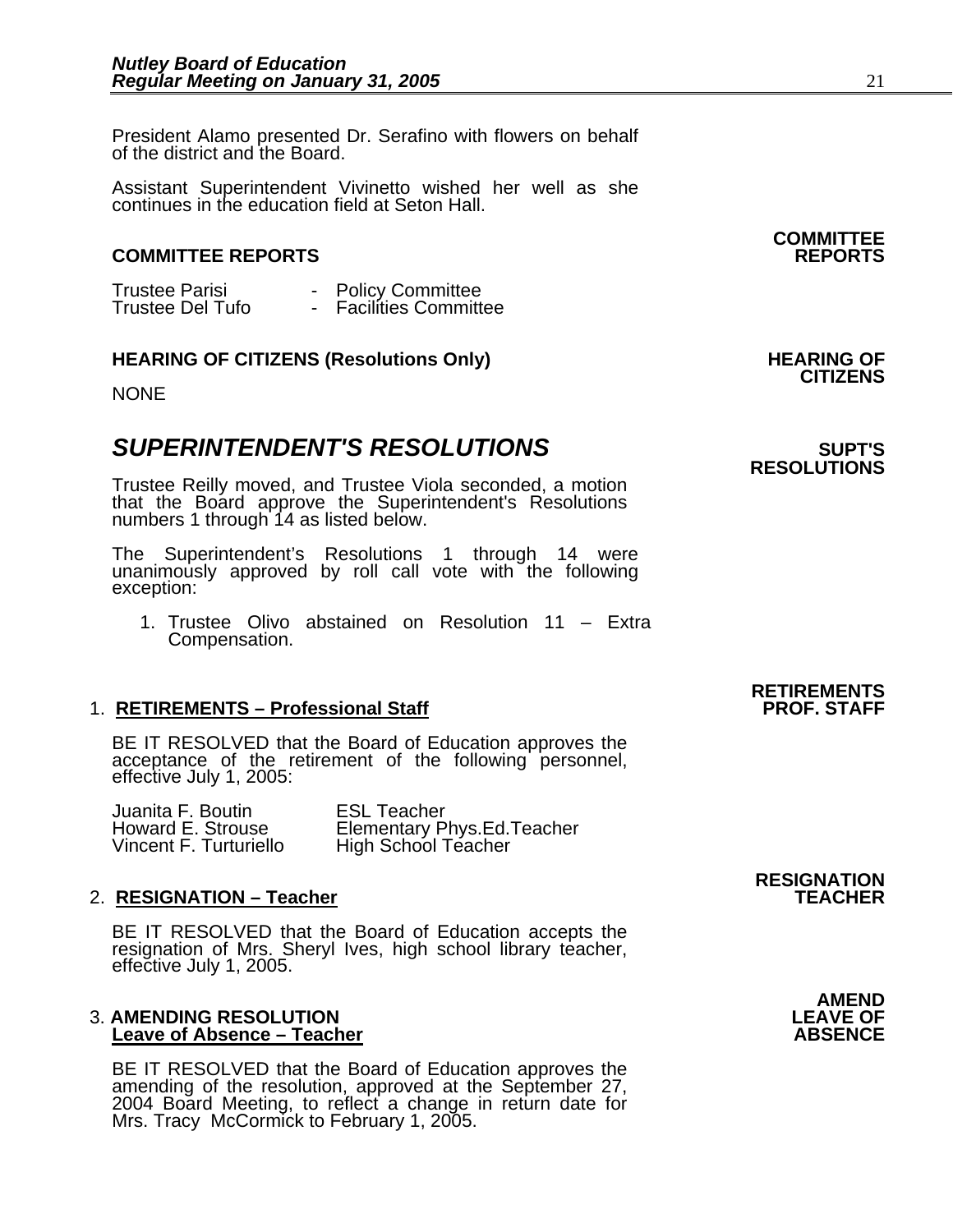## **4. APPOINTMENT – Professional Staff**

BE IT RESOLVED that the Board of Education approves the appointment of Miss Nicole Diamond as a teacher for the 2004-05 school year, retroactive to October 4, 2004, at the annual salary of \$20,000, B.A.-6 (p/t .5) in accordance with the 2004-05 Teachers' Salary Guide.

## 5. **APPOINTMENT – Professional Staff**

BE IT RESOLVED that the Board of Education approves the appointment of Miss Erin Vernaleken as a teacher for the 2004-05 school year, effective February 1, 2005 at the annual salary of \$20,000, B.A.-6 (p/t .5) prorated, in accordance with<br>the 2004-05 Teachers' Salary Guide

## 6. **APPOINTMENT – Cultivating Academic Talent Program**

BE IT RESOLVED that the Board of Education approves the appointment of Mr. Richard Rossillo to the Saturday Cultivating Academic Talent Program for the 2004-05 school year.

## 7. APPOINTMENT – Bus Driver

BE IT RESOLVED That the Board of Education approves the appointment of Mr. Anthony Cefalo as a bus driver for the 2004-05-school year, effective February 1, 2005 to June 30, 2005 at an hourly rate of \$13.55-van and \$14.55-bus, which are in accordance with the 2004-05 Transportation Agreement. (Hired on a 90-day probationary period).

## 8. **APPOINTMENT - Bus Aide**

BE IT RESOLVED that the Board of Education approves the appointment of Mrs. Jane Riccardi as a bus aide for the 2004-05 school year, effective February 1, 2005 to June 30, 2005 at the hourly rate of \$11.20, which is in accordance with the 2004-2005 Transportation Agreement. (Hired on a 90-day probationary period).

## 9. APPOINTMENTS - Teacher Substitutes

BE IT RESOLVED that the Board of Education approves the appointments of the teacher substitutes listed on the attached Schedule B for the 2004-05 school year.

## **10. APPOINTMENT – Substitute**

BE IT RESOLVED that the Board of Education approves the following substitute for the 2004-05 school year:

# **APPOINT<br>PROF. STAFF**

**APPOINT<br>PROF. STAFF** 

**APPOINT** 

# **APPOINT**

**APPOINT** 

**APPOINT<br>TEACHER SUBS** 

**APPOINT**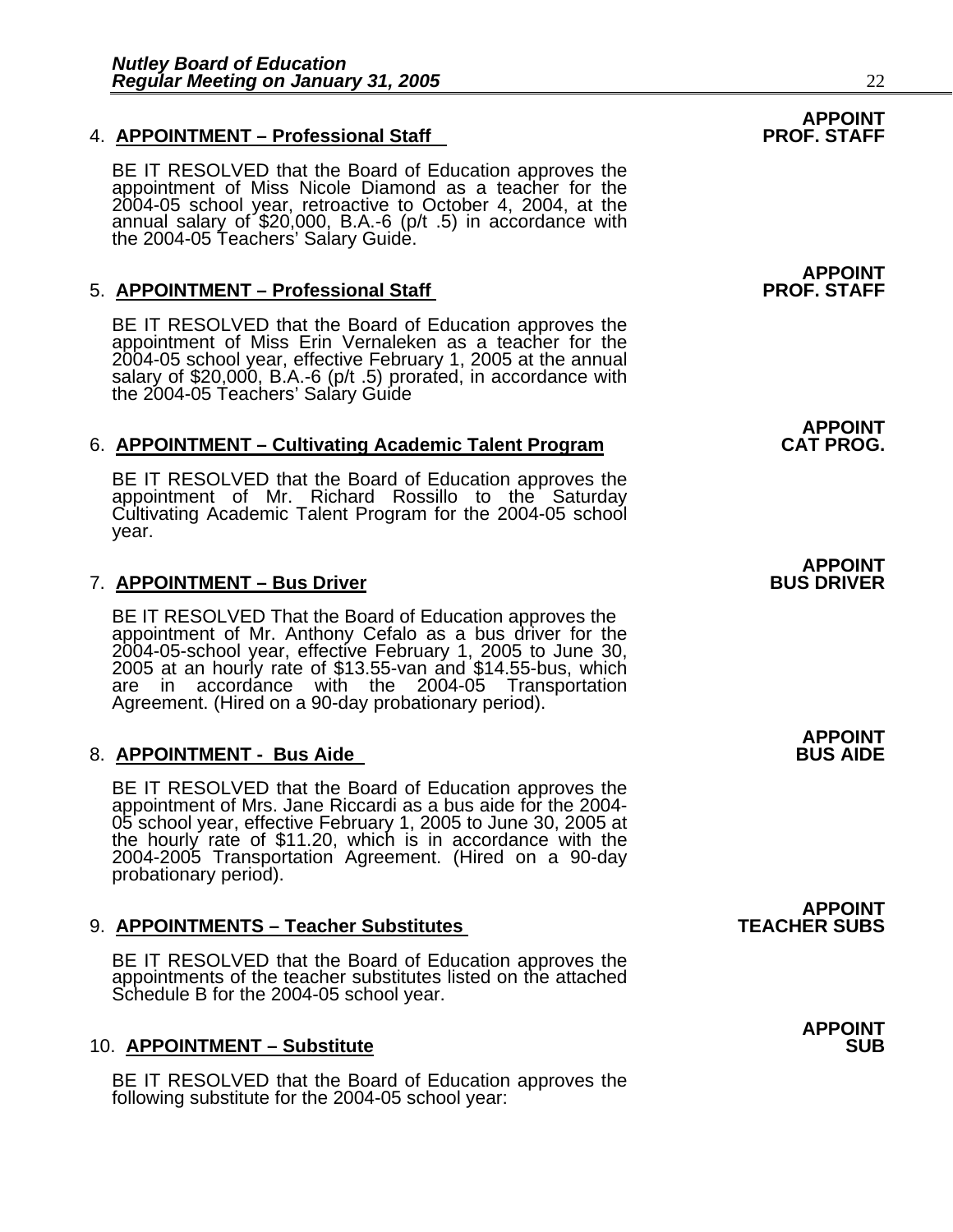### School Aide

Mary Anne Roman

## **11. EXTRA COMPENSATION**

BE IT RESOLVED that the Board of Education approves the following personnel be paid extra compensation in the amounts indicated for services rendered:

## **HEALTH DYNAMICS CLASSES – Month of December, 2004**

Rose Cioffi **\$250.00** 

## **PAYMENT FOR FILMING BOE MEETINGS**

| Michael Chamberlain | \$166.75 |
|---------------------|----------|
| Alex Jimenez        | 166.75   |

### **PAYMENT FOR SAT REVIEW CLASSES – JOHNS HOPKINS TALENT SEARCH – November 13, 20, December 4,11,18, 2004 and January 8, 2005**

| Jolinda Griwert | \$831.36 |
|-----------------|----------|
| Leann Martin    | 831.36   |

## **P.A.T. COMMITTEE – December 2, 2004**

| \$51.96 |
|---------|
| 51.96   |
| 51.96   |
| 51.96   |
| 51.96   |
| 51.96   |
|         |

## **LIBRARY/MEDIA CURRICULUM – December 4, 2004**

| \$103.92<br>103.92<br>157.20<br>103.92 |
|----------------------------------------|
| 103.92                                 |
|                                        |

## **MATHEMATICS TEST DEVELOPMENT December 4, 2004**

| <b>Gerard Adubato</b>        | \$103.92 |
|------------------------------|----------|
| Rita Alfaro                  | 103.92   |
| <b>Dolores Contreras</b>     | 103.92   |
| <b>Michele Cristantiello</b> | 103.92   |
| Mary Lou Dowse               | 157.20   |
| Katherine Franks             | 103.92   |

# **EXTRA**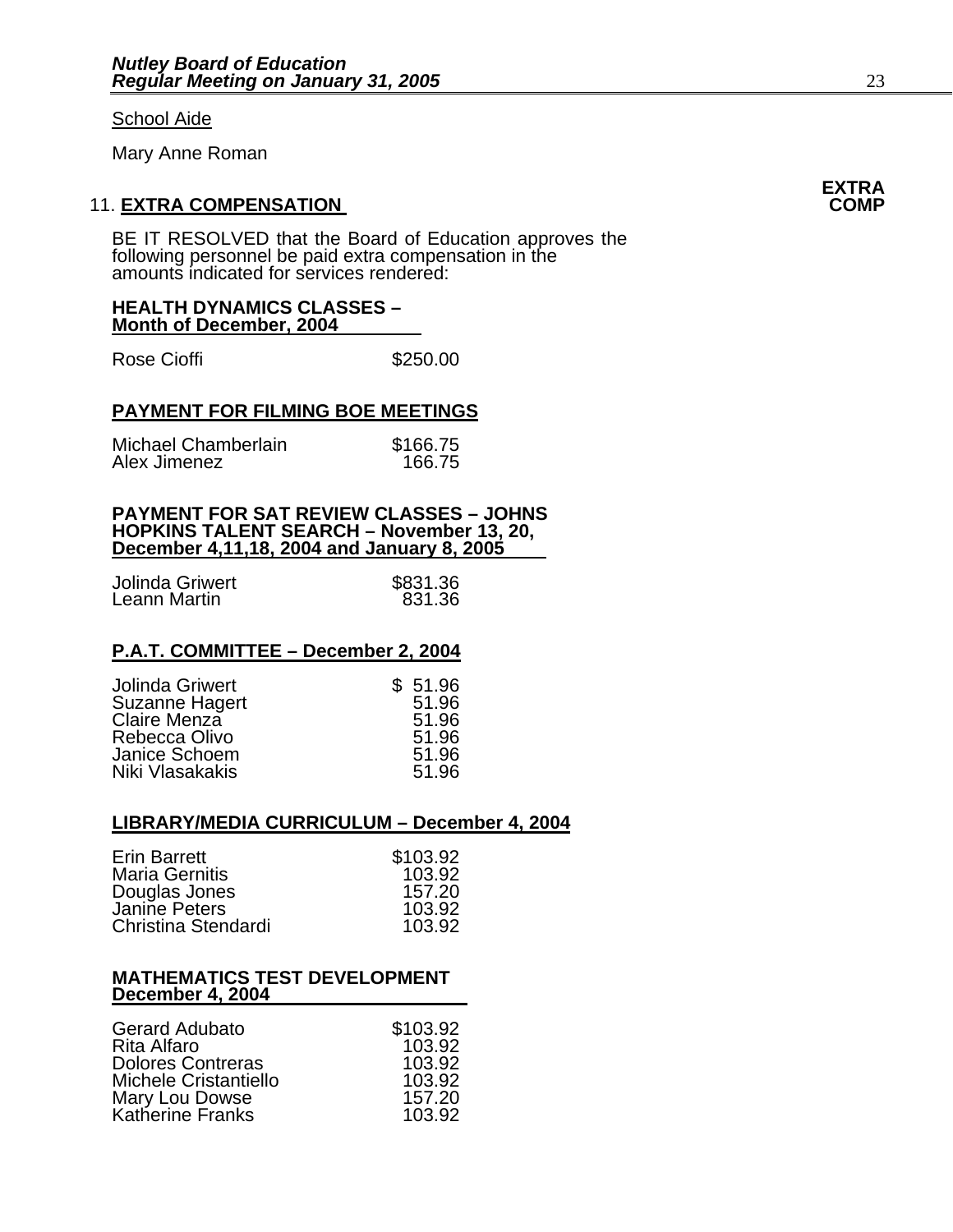| 103.92 |
|--------|
| 103.92 |
| 103.92 |
| 103.92 |
| 103.92 |
| 103.92 |
|        |

### **SCIENCE CURRICULUM REVIEW K-6 December 4, 2004**

| Patricia Adubato       | \$103.92 |
|------------------------|----------|
| Karen Beckmeyer        | 103.92   |
| <b>Grayce Berk</b>     | 103.92   |
| Michael Fetherman      | 157.20   |
| <b>Beverly Masullo</b> | 103.92   |
| Linda Moscaritola      | 103.92   |
| <b>Walter Murray</b>   | 103.92   |
| Ellen Napoli           | 103.92   |
| Lorraine Restel        | 103.92   |

## **CENTRAL DETENTION COVERAGE – December, 2004**

## **High School**

| \$112.62 |
|----------|
| 150.16   |
| 56.31    |
|          |

## Franklin School

| Joseph Cappello   | 112.62 |
|-------------------|--------|
| Tracy Egan        | 56.31  |
| Louis Manganiello | 93.85  |
| Luann Zullo       | 56.31  |

## **SATURDAY MORNING SUSPENSIONS – December, 2004**

| <b>High School</b>                                    |                             |
|-------------------------------------------------------|-----------------------------|
| AnneMarie Kowalski<br><b>Eric Puzio</b><br>Lisa Vallo | \$78.45<br>156.90<br>156.90 |
| <b>Franklin School</b>                                |                             |
| Jennifer Ambrose<br>Joseph Cappello<br>Becky Pandolfi | 78.45<br>78.45<br>78.45     |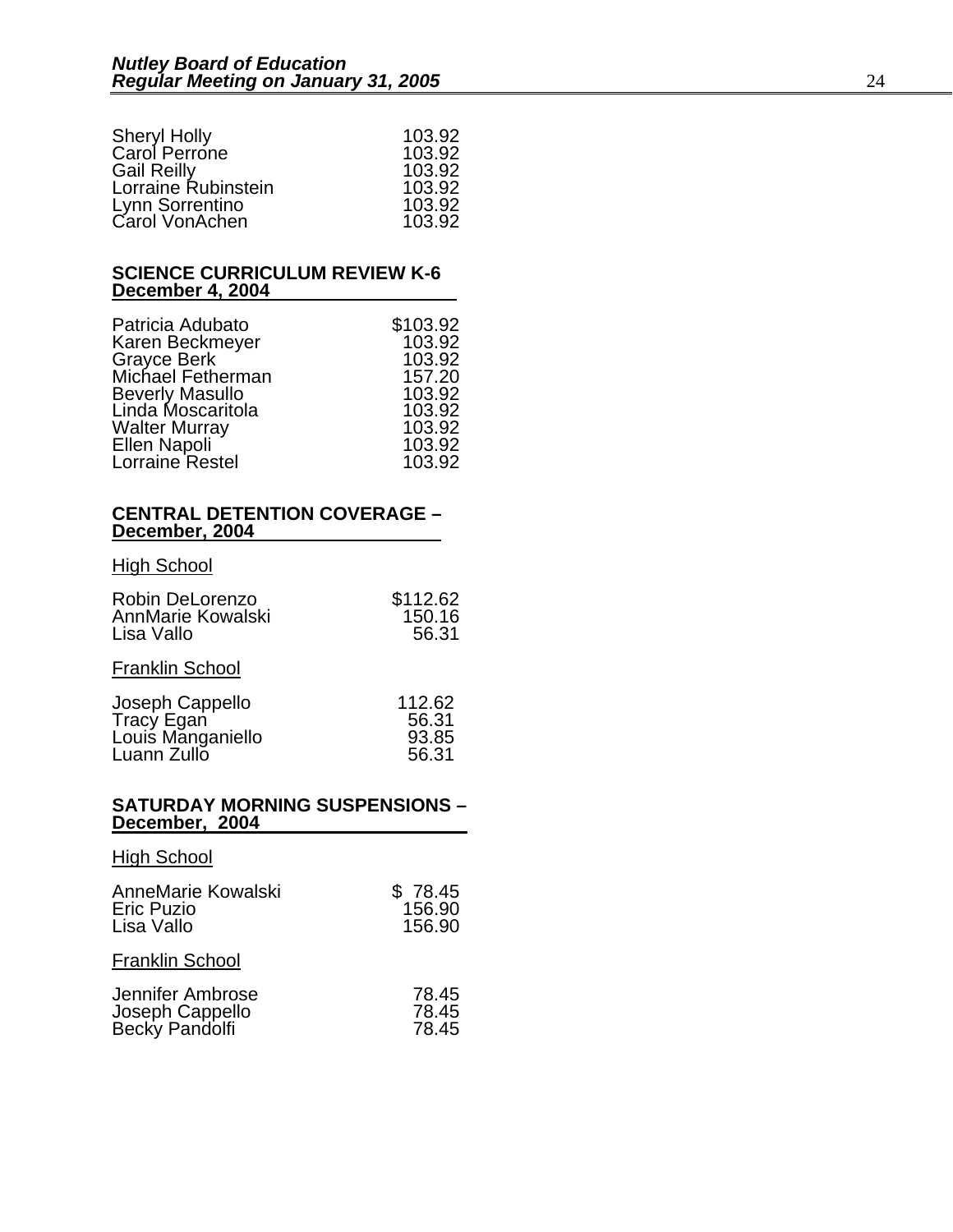## **PAYMENT FOR CAT PROGRAM – FALL 2004**

| Kimberly Algieri       | \$1,610.76 |
|------------------------|------------|
| Christina Chmiel       | 969.92     |
| <b>Nicole Crowe</b>    | 1,108.48   |
| Helen Doyle-Marino     | 1,247.04   |
| <b>Tracy Egan</b>      | 1,385.60   |
| Mary Giordano          | 1,247.04   |
| Katianne Gratz         | 1,506.84   |
| <b>Suzanne Hagert</b>  | 1,385.60   |
| Barbara Hirsch         | 2,279.40   |
| James Kelly            | 692.80     |
| Angelica Marra         | 1,385.60   |
| Denise Mazza           | 1,645.40   |
|                        | 1,801.60   |
| Rebecca Olivo          |            |
| Dennis Pandolfi        | 1,454.88   |
| <b>Cheryl Rossillo</b> | 969.92     |
| Louis SanGiovanni      | 1,472.20   |
| Jill Sarubbi           | 1,247.04   |
| Janice Schoem          | 1,454.88   |
| <b>Margit Smith</b>    | 1,385.60   |
| Maria Strumolo         | 1,385.60   |
| <b>Nancy Thunell</b>   | 1,247,04   |
| Joanne Tibaldo         | 1,454.88   |
| Veronica Zoltowski     | 1,247.04   |
|                        |            |

## **SUBSTITUTES**

| <b>Heather McGovern</b> | 415.68 |
|-------------------------|--------|
| Nicholas Norcia         | 415.68 |
| Joniene Ryder           | 831.36 |
| Karen SanGiovanni       | 554.24 |

## 12. **LONGEVITY PAY PAY**

BE IT RESOLVED that the Board of Education approves the following longevity payment:

Addolarato Cicchino - \$1,400(prorated) Eff. Feb.1, 2005 (15 yrs.)<br>Jacqueline Camelia - \$3,400(prorated) Eff. Feb.1, 2005 (20 yrs.)<br>Timothy Woll - \$1,400(prorated) Eff. Nov. 1, 2004 (10 yrs.)

## **13. CHANGE IN TRAINING LEVELS**

BE IT RESOLVED that the personnel on the attached<br>Schedule C be advanced to the proper level of the salary guide in accordance with Board of Education Regulations,<br>said teachers having completed the necessary college courses to qualify for such advancement, to be effective February 1, 2005.

## **CHANGE**<br>**IN TRAINING LEVELS**

**LONGEVITY**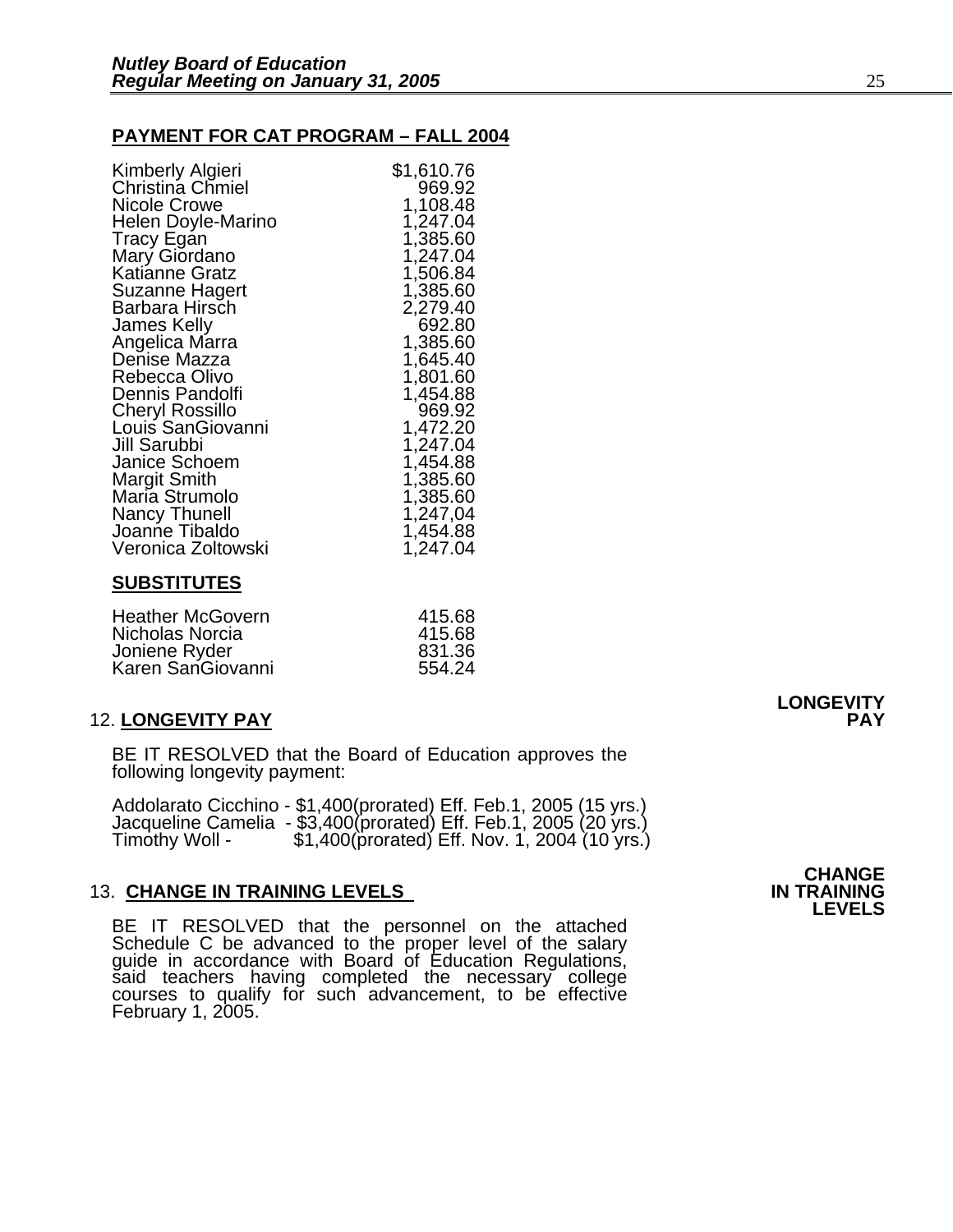### 14. **SPECIAL CLASS PLACEMENT – Educationally CLASS**<br>PLACEMENT – Disabled Students **Disabled Students**

BE IT RESOLVED that the Board of Education authorizes the attendance of a student in out-of-district special education classes for the 2004-05 school year as follows:

No. of Fective<br>tudents Classification Date Tuition School Students Classification Date Northwest Essex 1 PS 1/4/05 \$25,486.71 **Community** Healthcare Network Belleville, NJ

## 15. **LONGEVITY PAY**

Trustee Viola moved, and Trustee Reilly seconded, the following resolution. Upon being put to a roll call vote the resolution was approved.

BE IT RESOLVED that the Board of Education approves the following longevity payment:

Robert Bigley \$1,700(prorated) Eff. Jan.1, 2005(12 yrs.)<br>Giovanni DeAngelo \$1,400(prorated) Eff. Jan.1, 2005(10 yrs.)<br>Frank Lotito \$1,400(prorated) Eff. Feb.1, 2005(10 yrs.)

## **16. APPOINTMENT OF INTERIM SUPERINTENDENT**

Trustee Casale moved, and Trustee Cafone seconded, the following resolution. Upon being put to a roll call vote the resolution was approved with the following exception:

1. Trustee Viola abstained.

BE IT RESOLVED that the Nutley Board of Education approves the appointment of Dr. James Vivinetto as Interim Superintendent effective February 1, 2005, until such time as a Superintendent commences employment.

BE IT FURTHER RESOLVED that the Nutley Board of Education approves the payment of additional salary to Dr. Vivinetto for this interim position in the amount of \$100.00 per day, not to exceed a total of \$5,000.00.

**APPOINT SUPERINTENDENT** 



**LONGEVITY** 

**PAY**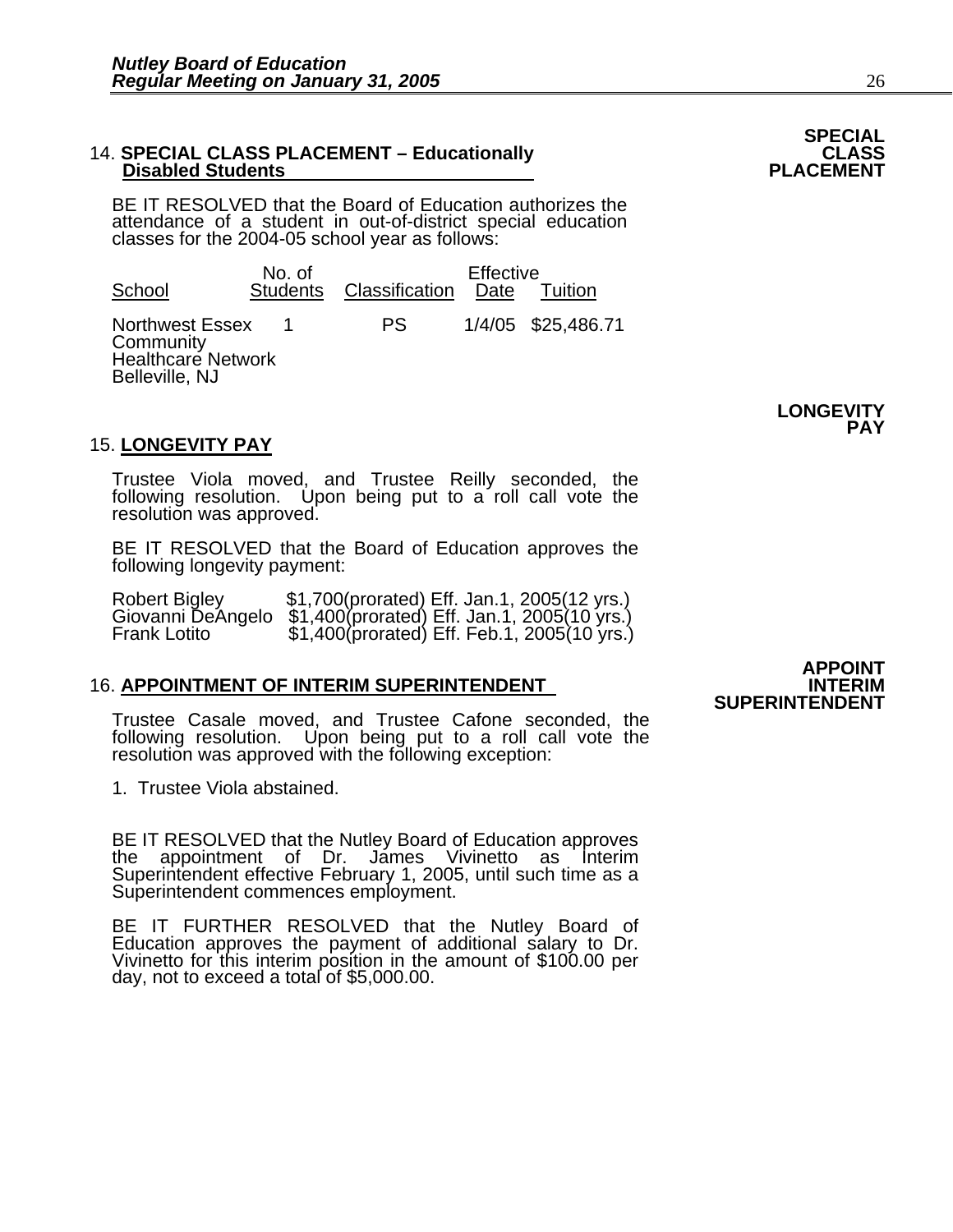## **BOARD SECRETARY'S RESOLUTIONS** SECRETARY'S

Trustee Cafone moved, and Trustee Parisi seconded, a motion that the Board approve the Board Secretary's Resolutions numbers 1 through 17 as listed below.

The Board Secretary's Resolutions 1 through 17 were unanimously approved by roll call vote.

## 1. <u>SECRETARY & TREASURER'S REPORT</u>

BE IT RESOLVED that the Board of Education approves the<br>acknowledgement and acceptance of the reports of the Board<br>Secretary (Appendix A) and Treasurer of School Monies (Appendix B) for the period ending December 31, 2004.

## 2. **CERTIFICATION OF MAJOR ACCOUNT FUND STATUS**

BE IT RESOLVED that the Nutley Board of Education certifies that as of December 31, 2004, after review of the Secretary's monthly financial report (Appropriations section) and upon consultation with the appropriate district officials, to the best of its knowledge no major account or fund has been overexpended in violation of NJAC 6:20-2.13(b) and that sufficient funds are available to meet the district's financial obligations for the remainder of the fiscal year. (Major accounts are General Fund and Debt Service.)

3. BILLS AND MANDATORY PAYMENTS<br>BE IT RESOLVED that the Board of Education approves the **PAYMENTS** BE IT RESOLVED that the Board of Education approves the payment of bills and mandatory payments dated January 24, 2005 in the total amount of \$5,035,666.00 (Appendix C).

## 4. **REQUESTS FOR USE OF SCHOOL BUILDINGS AND USE OF BUILDINGS D GROUNDS GROUNDS**

BE IT RESOLVED that the Board of Education approves the requests for the use of school buildings and grounds (Appendix D), that conform to the rules and regulations set by the Board of Education.

5. **TRANSFER SCHEDULE**<br>BE IT RESOLVED that the Board of Education approves, in **SCHEDULE**<br>BE IT RESOLVED that the Board of Education approves, in compliance with N.J.A.C. 9:20-2, the transfers in the 2004-05 budget dated December 31, 2004 in the amount of \$117,475 as appended (Appendix E).

## **BOARD RESOLUTIONS**

# **SECY. & TREAS. A**

## **CERTIFICATION FUND STATUS**

**BILLS &**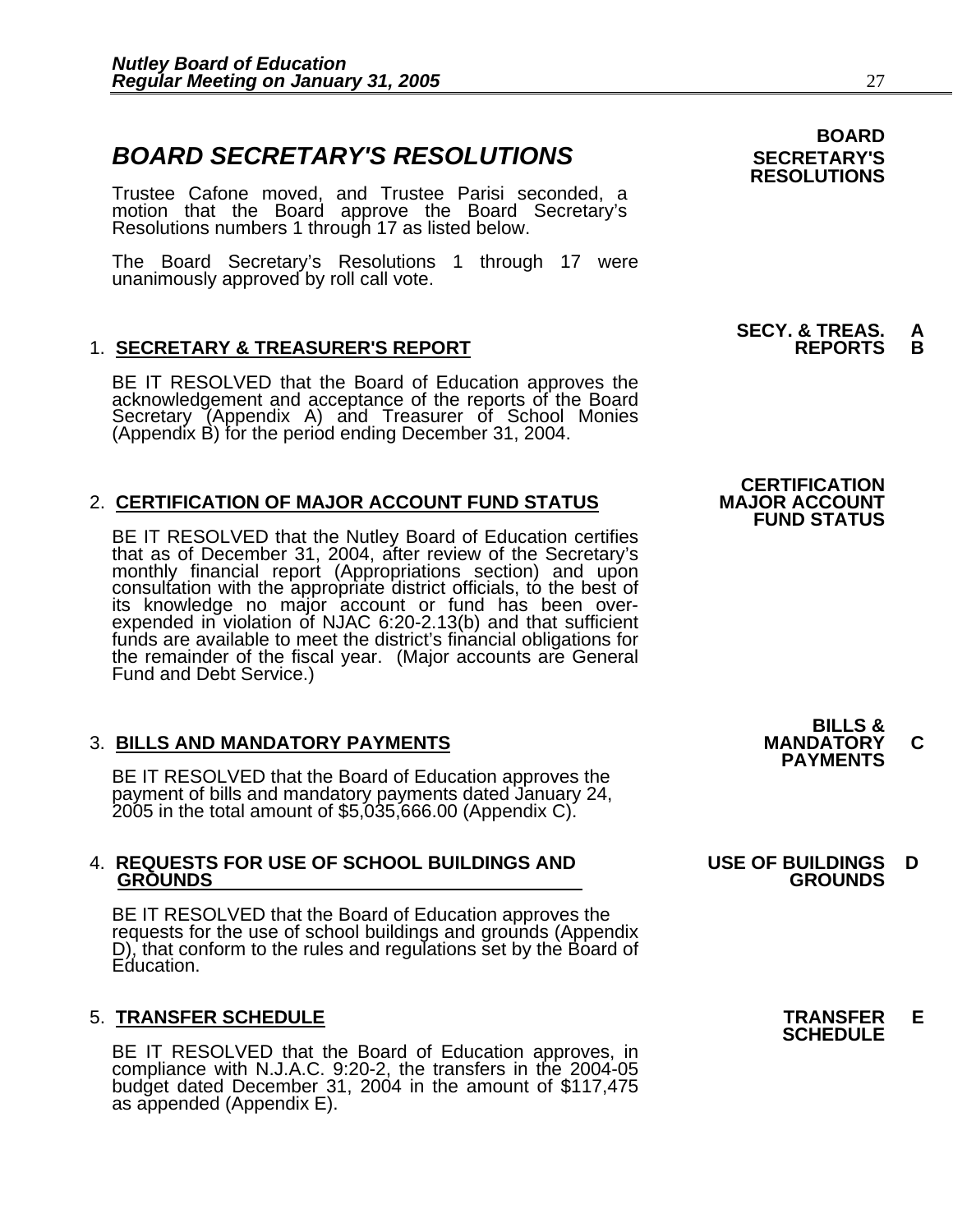## 6. **DETERMINING TIME AND PLACE FOR DRAWING FOR ANNUAL POSITION ON BALLOT FOR ANNUAL SCHOOL ELECTION ELECTION**

BE IT RESOLVED that the Board of Education approves the drawing for ballot position for the April 19, 2005 Annual School Election be held at 10:00 a.m. in the Board Conference Room on Wednesday, March 9, 2005.

## 7. **ESTABLISHING HOURS OF VOTING FOR THE ANNUAL HOURS SCHOOL ELECTION**

BE IT RESOLVED, That the Board of Education approves the hours of voting at the April 19, 2005 Annual School Election to be 2:30 p.m. to 9:00 p.m.

### 8. **ACCEPTANCE OF GRANT – INDIVIDUALS WITH DISABILITIES GRANT EDUCATION ACT (IDEA-B)**

BE IT RESOLVED that the Board of Education accepts a FY<br>2005 grant acceptance certification for Individuals with Disabilities Education Act (IDEA-B) in the following amounts:

Basic \$723,478<br>Preschool \$ 29,830 Preschool

## 9. **ACCEPTANCE OF GIFT GIFT**

BE IT RESOLVED that the Board of Education approves accepting a donation of \$11,000 from the Nutley Music Boosters. The donation is to be used for the instrumental music lockers located in the High School. **ACCEPT ACCEPT** 

## 10. **ACCEPTANCE OF GIFT**

BE IT RESOLVED that the Board of Education approves accepting a donation of \$1,000 from the Friends of Nutley Singers. The donation is to be used for the instrumental music lockers located in the High School.

## **11. OUTSTANDING CHECKS - GENERAL ACCOUNT**

BE IT RESOLVED that the Board of Education approves the accounting procedure of putting the amount of the following checks into revenue.

**ACCEPT**

**ACCEPT** 

**GIFT**

**OUTSTANDING**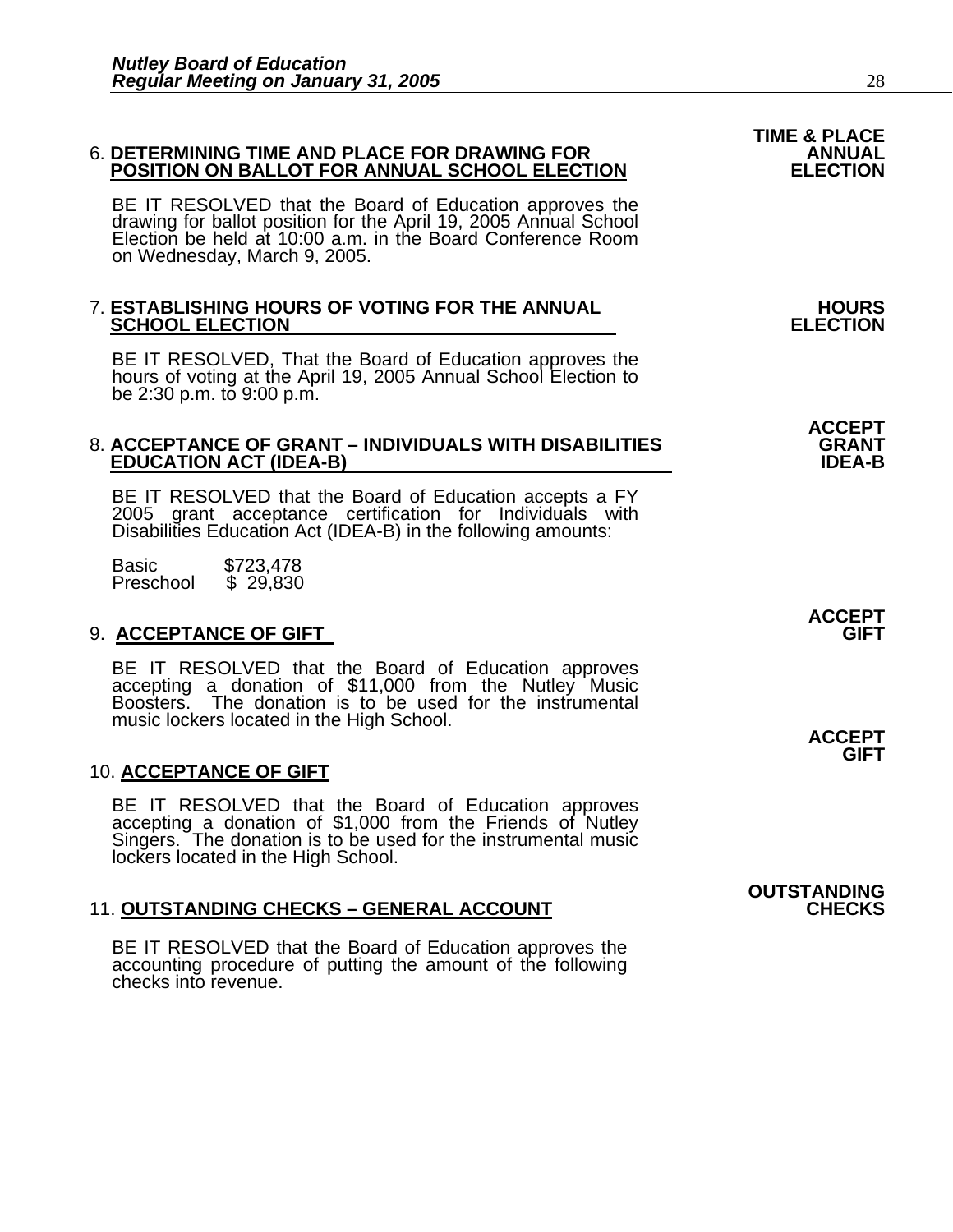| Check $#$                            | Date                                       | Name                                                                                                                          | Amount                                      |
|--------------------------------------|--------------------------------------------|-------------------------------------------------------------------------------------------------------------------------------|---------------------------------------------|
| 060486<br>061601<br>061516<br>063049 | 9/22/03<br>12/15/03<br>12/15/03<br>5/24/04 | <b>Cherenson Group</b><br><b>Washington Academy</b><br><b>NJ School Development Council</b><br>Treasurer, State of New Jersey | 33.49<br>\$.<br>6,568.68<br>170.00<br>32.00 |
|                                      |                                            |                                                                                                                               |                                             |

Total \$6,804.17

The funds will be put back in our miscellaneous revenue account.

## 12. **BIDS FOR BOILER REPAIR & REFRACTORY WORK BOILER**

WHEREAS, bids for boiler repair & refractory work were advertised on Thursday, December 27, 2004 in the Nutley Sun and

WHEREAS, sealed bids were publicly opened and read aloud on January 14, 2005 at 10:00 am in the Board Conference Room located at 375 Bloomfield Avenue, Nutley, NJ by the Business Administrator/Board Secretary and

WHEREAS, the following bids were received in the following amounts:

| Manhattan Welding Co. | \$77.50 per hour – straight time rate                           |
|-----------------------|-----------------------------------------------------------------|
| Hillside, NJ          | \$116.25 per hour - overtime rate                               |
|                       | \$116.25 per hour - weekend rate                                |
|                       | \$145.00 per hour - holiday rate                                |
|                       | 20% markup on materials                                         |
|                       | CJ Vanderbeck & Son, Inc. \$80.00 per hour – straight time rate |
| Paterson, NJ          | \$120.00 per hour – overtime rate                               |
|                       | \$120.00 per hour - weekend rate                                |
|                       | \$160.00 per hour - holiday rate                                |
|                       | 20% markup on materials                                         |

and

WHEREAS, the bid of Manhattan Welding Co. is the low bidder and the bid appears to meet all specifications,

NOW, THEREFORE, BE IT RESOLVED, that the Board of Education awards the contract for boiler repair & refractory work in the Nutley Public School Facilities from 1/25/05 to 6/30/06 to Manhattan Welding Co. at their bid price noted above.

**BIDS**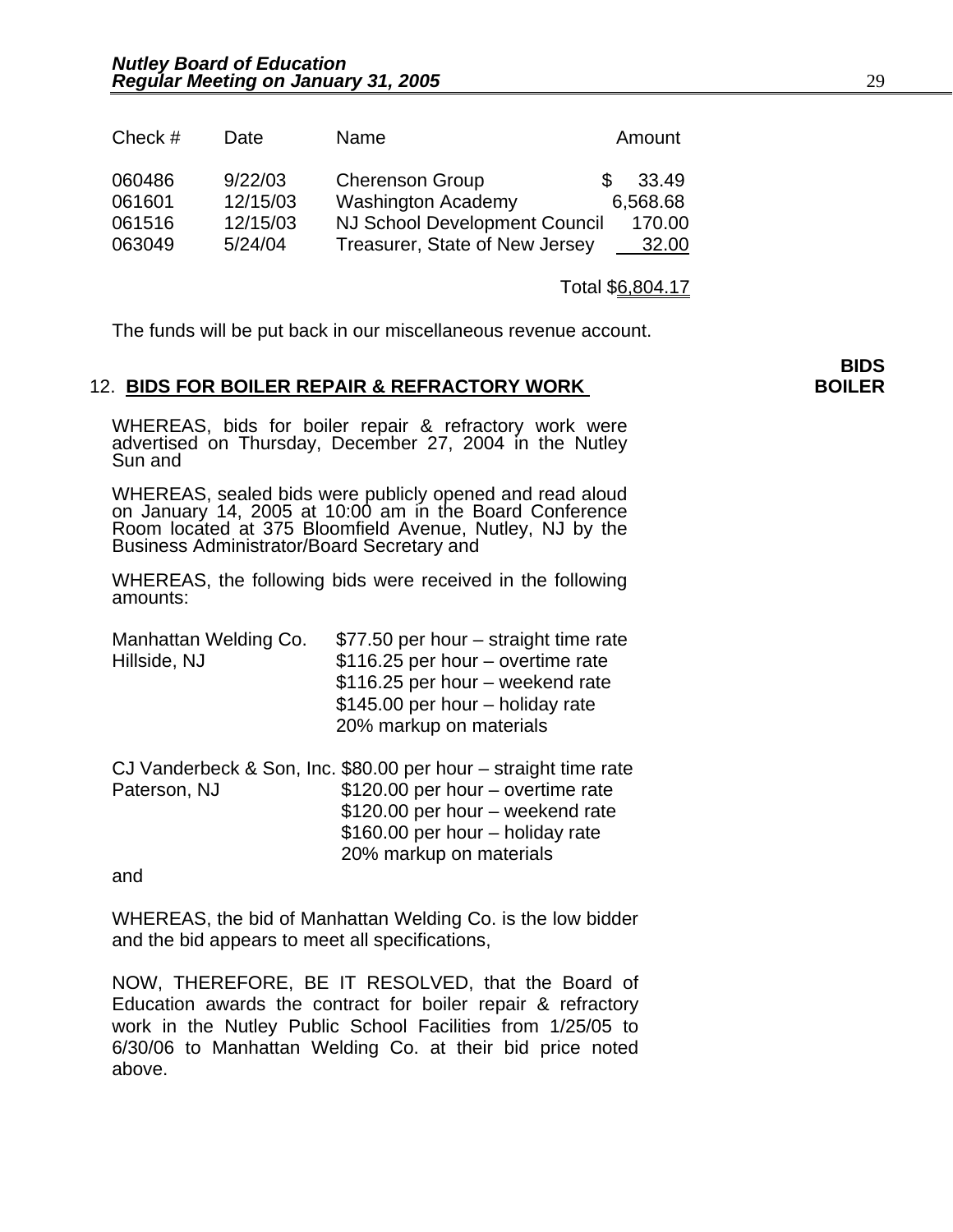## **13. BIDS FOR ELECTRICAL WORK**

WHEREAS, bids for electrical work were advertised on Thursday, December 27, 2004 in the Nutley Sun and

WHEREAS, sealed bids were publicly opened and read aloud on January 14, 2005 at 10:00 am in the Board Conference Room located at 375 Bloomfield Avenue, Nutley, NJ by the Business Administrator/Board Secretary and

WHEREAS, the following bids were received in the following amounts:

| Positive Electric Co. | \$65.00 per hour for licensed<br>electrician |  |  |  |
|-----------------------|----------------------------------------------|--|--|--|
| Belleville, NJ        | \$40.00 per hour for electrician's helper    |  |  |  |
|                       | 10% markup on materials                      |  |  |  |

and

WHEREAS, the bid of Positive Electric Co. appears to meet all specifications,

NOW, THEREFORE, BE IT RESOLVED, that the Board of Education awards the contract for electrical work in the Nutley Public School Facilities from 1/25/05 to 6/30/06 to Positive Electric Co. at their bid price noted above.

## **14. BIDS FOR GARBAGE & REFUSE**

WHEREAS, bids for the collection of garbage & refuse were advertised on Thursday, December 27, 2004 in the Nutley Sun and

WHEREAS, sealed bids were publicly opened and read aloud on January 14, 2005 at 10:00 am in the Board Conference Room located at 375 Bloomfield Avenue, Nutley, NJ by the Business Administrator/Board Secretary and

WHEREAS, bids were received from the following companies (Appendix F):

Omni Waste Services Marangi Waste Industries Waste Management of New Jersey, Inc. Nacirema Interstate Waste Services Green Hornet Demolition & Rubbish Removal, LLC

and

WHEREAS, the bid from Omni Waste Services is the overall low bidder and the bid appears to meet all specifications,

# **BIDS**<br>ELECTRICAL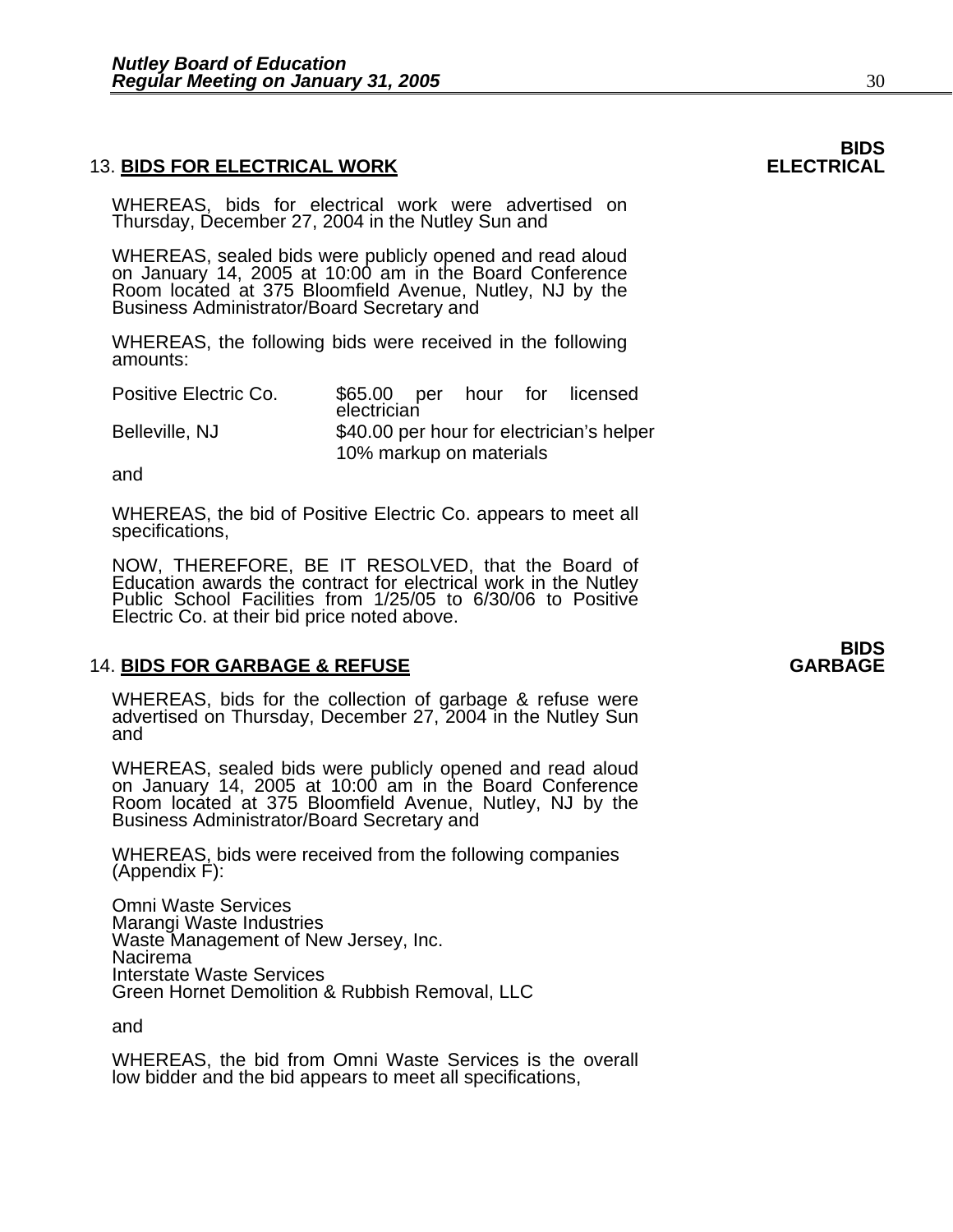NOW, THEREFORE, BE IT RESOLVED, that the Board of Education awards the contract for the collection of garbage & Education awards the contract for the collection of garbage & refuse in the Nutley Public School Facilities from 2/1/05 to 6/30/07 to Omni Waste Services at their noted bid price.

## 15. ACCEPTANCE OF PROPOSAL - ARCH<sup>2</sup>, Inc.

BE IT RESOLVED that the Board of Education approves the acceptance of the proposal for ARCH<sup>2</sup>, Inc. to perform a cultural resources investigation of the proposed addition to the Nutley Middle School on a time and expense exceed \$4,712.

## **16. DESIGNATION OF ACCOUNT SIGNATORIES**

BE IT RESOLVED that the official signatories for the following checking accounts at Valley National Bank be designated as follows:

Franklin School Account

John Calicchio or Sherrie Tolve and Catherine Felici

## 17. **ADOPTION OF POLICIES (First Reading)**

BE IT RESOLVED that the Board of Education adopts the following policies (first reading) on file in the Business Office:

- Policy # 0168 Recording Board Meetings (Appendix G)
- Policy # 0169 Board Member Use of Electronic Mail/ Internet (Appendix H)
- Policy # 3125 Employment of Teaching Staff Members (Appendix I)

## 18. **AUTHORIZATION AND DELEGATION OF AUTHORITY DELEGATE EDA FOR EDA AGREEMENT**

Trustee Restaino moved, and Trustee Cafone seconded, the following resolution. Upon being put to a roll call vote the resolution was approved.

BE IT RESOLVED that the Nutley Board of Education approves the Educational Facilities Construction Financing Act Grant Agreement for the School Facilities Project No. Act Grant Agreement for the School Facilities Project No. 3750-080-04-1000, for the grant amount of \$41,772.00 and authorizes that it be duly executed and submitted to the New Jersey Economic Development Authority, along with the required application and documentation; and

**AUTHORIZE &** 

**ACCEPTANCE PROPOSAL** 

**DESIGNATION** 

**SIGNATORIES** 

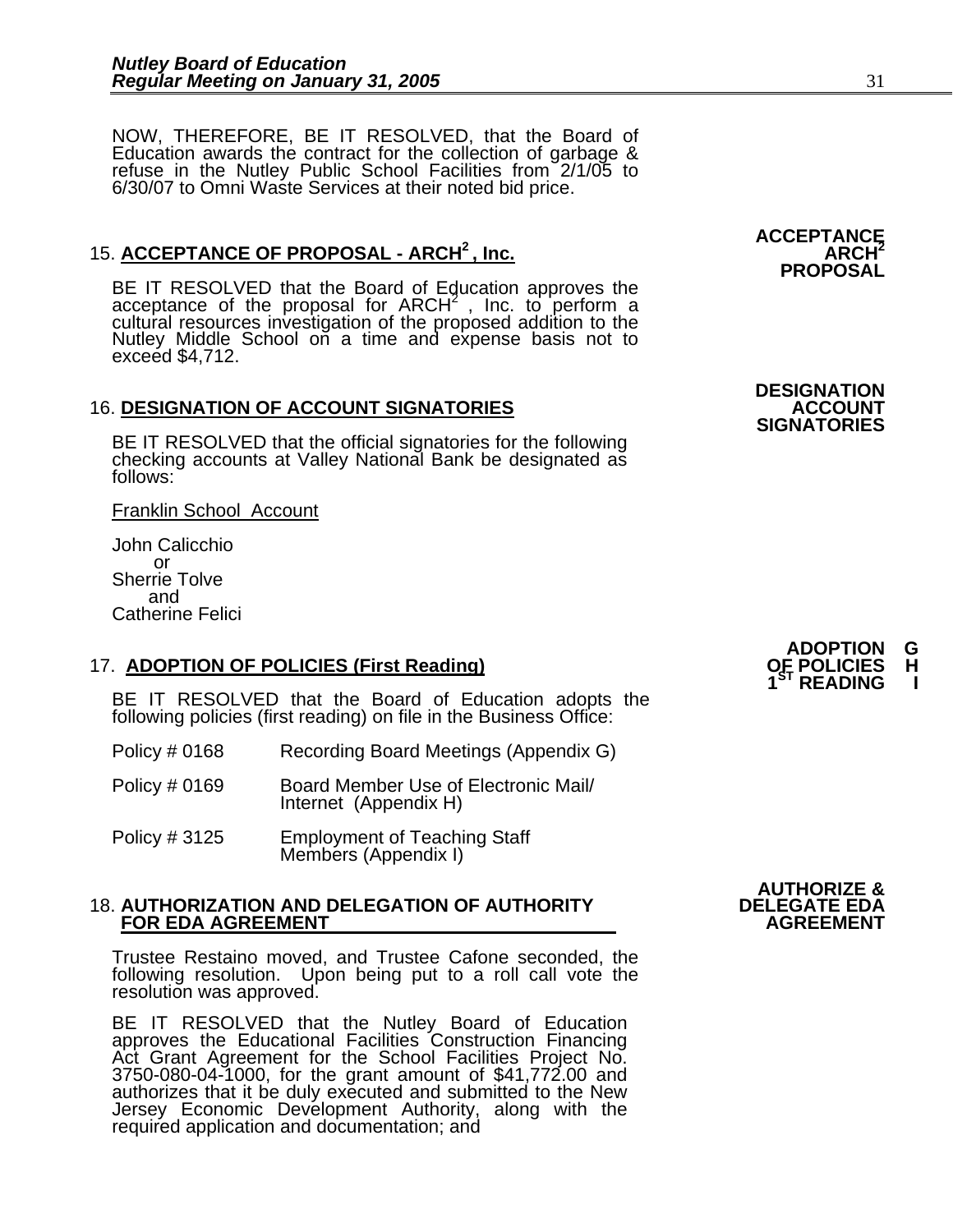BE IT FURTHER RESOLVED that the Nutley Board of Education hereby authorizes that Mr. Dennis Oblack, School Business Administrator/Board Secretary, supervise the Educational Facilities Construction Financing Act Grant<br>Agreement for the School Facilities Project No. 3750-080-04-<br>1000, for the grant amount of \$41,772.00.

## 19. **APPROVAL OF AGREEMENT FOR PROVISION OF PRESCRIPTION DRUG BENEFITS**

Trustee Parisi moved, and Trustee Restaino seconded, the following resolution. Upon being put to a roll call vote the resolution was approved.

BE IT RESOLVED by the Nutley Board of Education that the President and Board Secretary be and are hereby authorized to execute an agreement with Benecard Services, Inc. to provide<br>fully funded prescription drug management services for the<br>period January 1, 2005 through December 31, 2005 at the<br>monthly rate of \$39.60 per eligible employee,

## **RECESS MEETING RECESS**

At 8:40 PM upon the suggestion of President Alamo, Trustee Casale moved, Trustee Reilly seconded, and the Board unanimously approved by voice vote a motion to recess.

## **RECONVENE MEETING RECONVENE**

At 8:50 PM Trustee Viola moved, Trustee Parisi seconded, and the Board unanimously approved by voice vote a motion to reconvene the open public meeting.

At this time Superintendent Serafino and President Alamo left the meeting. Vice President Parisi took over the meeting in President Alamo's absence.

## **HEARING OF CITIZENS CITIZENS**

Resident Terry Quirk suggested that the website update the minutes of the meetings. She also stated that Marie Bilik, Field Representative for New Jersey School Boards, said that Field Representative for New Jersey School Boards, said that<br>when the Board was down to two candidates for the superintendent's position that a meeting would take place for<br>the public to ask questions. She asked if and when this will take place. Vice President Parisi responded that they are not at that point yet.

Resident Rich O'Connor asked questions regarding the hockey coach and the policy on coaches.

**HEARING OF**